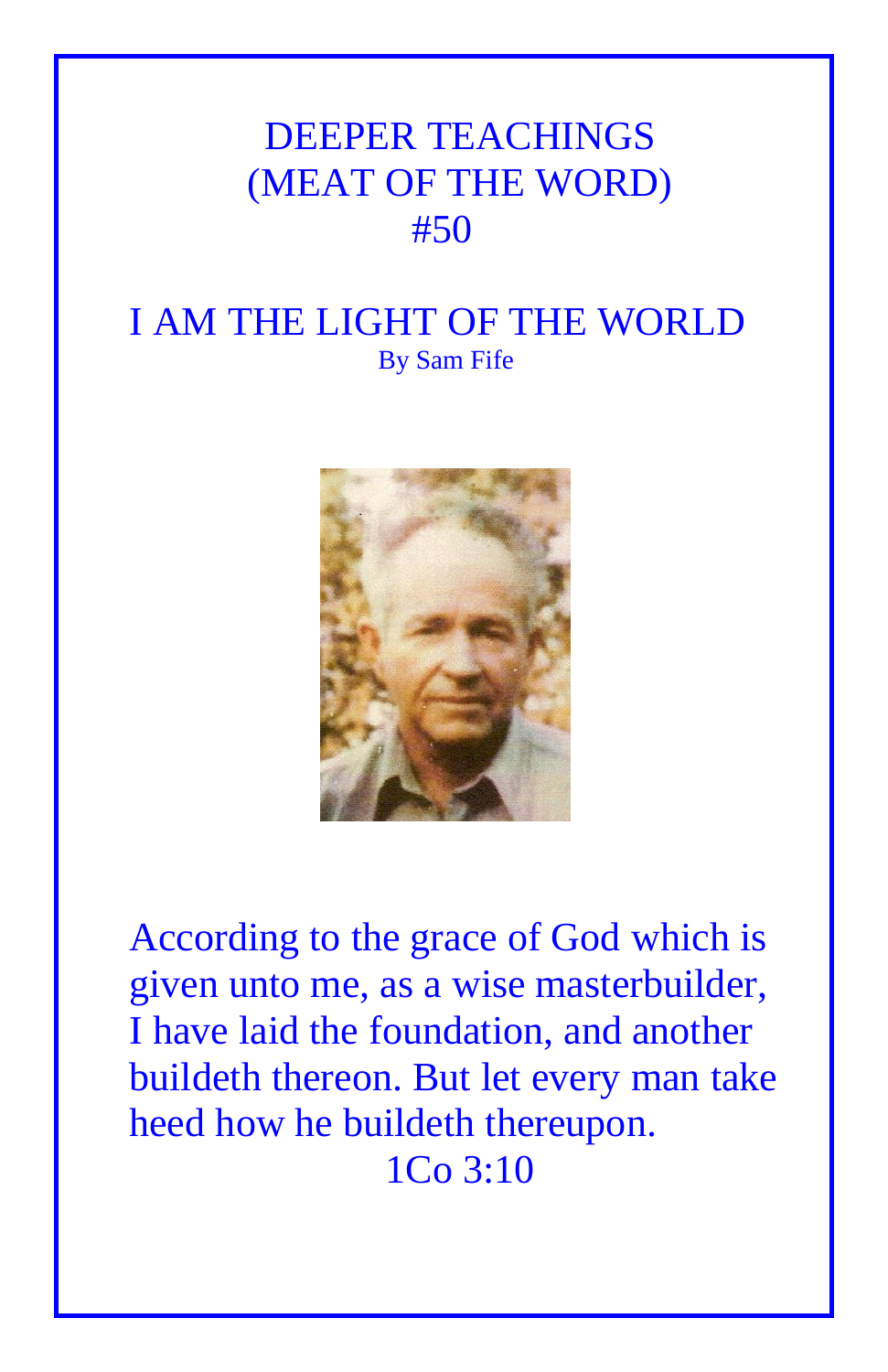## **I AM THE LIGHT OF THE WORLD** By Sam Fife

John 8: 12. Then spake Jesus unto them, saying, I am the light of the world: he that followeth me shall not walk in darkness, but shall have the light of life. 13. The Pharisees therefore said unto him, Thou bearest record of thyself; thy record is not true. 14. Jesus answered and said unto them, Though I bear record of myself, yet my record is true: for I know whence I came, and whither I go; but ye cannot tell whence I come, and whither I go.

 In the day that Jesus made this statement, the world and everybody in it was walking around in darkness. The few words that Jesus spoke revealed their darkness when He said, "For I know from whence I come and whither I go." When a person or persons is standing in total darkness, he cannot see behind him the route by which he arrived at the place where he was, neither can he see any route ahead of him to take him to the place where he might desire to go. All he can do is stumble around in the darkness that he was in, with no real hope of finding the road where he wants to go.

 When a man is walking down the road of life, in order for him to be in the light, he needs to at all times, know the answer to the big, three-fold question, "Who am I? Where did I come from?" and, "Where am I going?" In other words, he needs to know his true identity, where he came from and where he is going. Even today, if someone is found wandering around in the streets by the authorities, and they cannot answer without hesitation these questions, "Who are you, where did you come from, and where are you going?" The authorities immediately assume that they are mentally ill, in other words they are walking in mental darkness, and immediately they take them away to a place where those whom the authorities of this world decide are walking in mental darkness can be treated.

 It is easy to see, when one can see clearly the pattern of what is written in the Scriptures, that this was the condition of the peoples of the world in the day that Jesus stood in the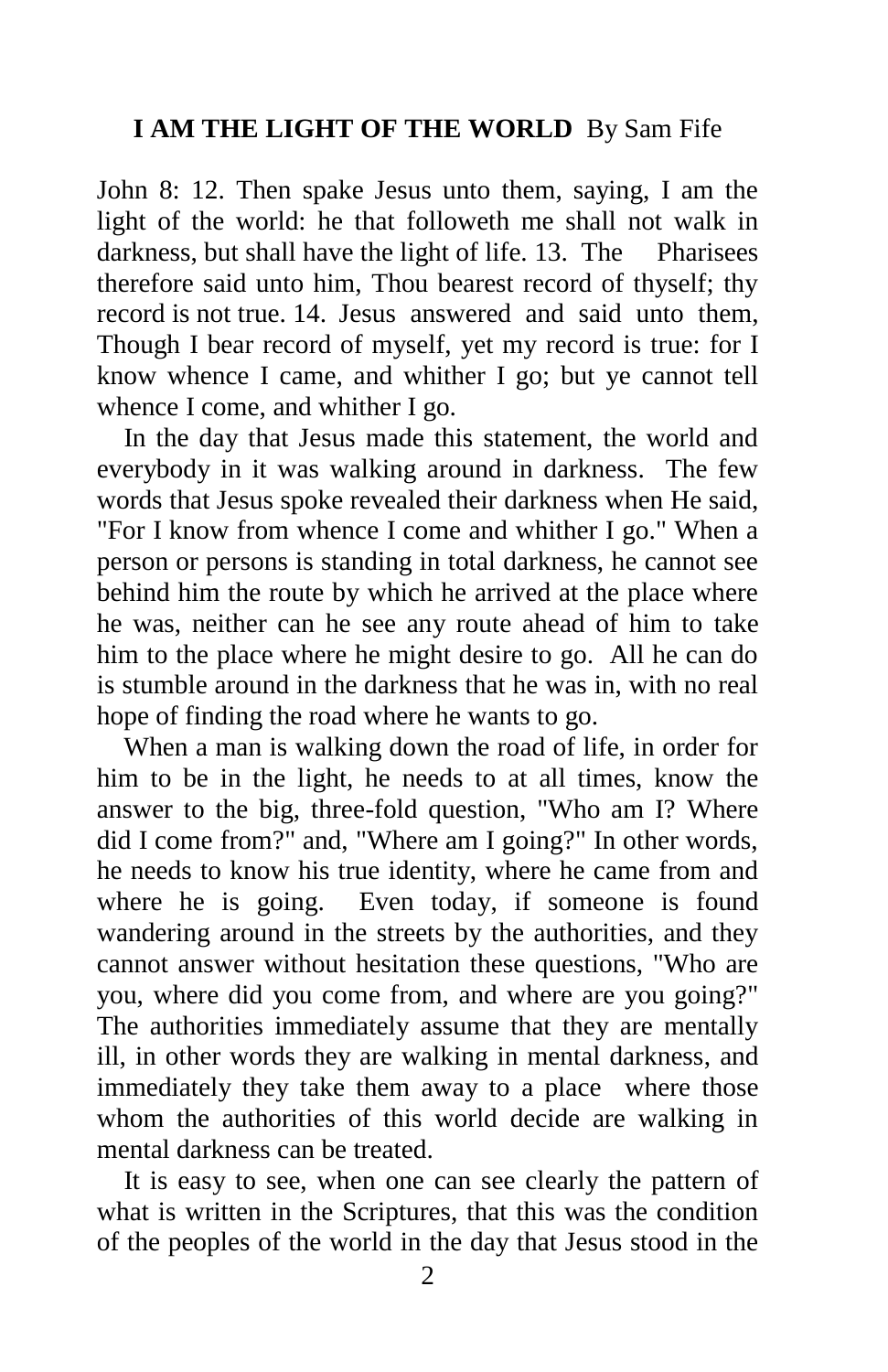midst of it and said, "I am the light of the world." All the peoples of the world had lost sight of their true identity. The Pharisees thought that they were Pharisees, the Sadducees thought they were Sadducees, the Romans thought they were Romans, the Greeks thought they were Greeks, the Assyrians thought they were Assyrians and so on and on and on. Each group of peoples could not trace their genealogy back beyond the day when their ancestors began to be called Romans or Greeks or Pharisees. It never occurred to them that they were all descendants of the one God. For the fallen angels who belong to that great army of fallen spirits who followed Lucifer, working from the invisible realm, had filled their minds with the idea that the heavens were filled with many gods.

 For had it even occurred to them that their original descent was from a god who dwelt above this earthy plane, they would not have been able to decide which one of the gods they believed in was the one from whom they had descended. Even the Jews and Pharisees, to whom Jesus spoke, who believed in only one God, traced their genealogy only back as far as Abraham, and had no conception of God as their Father, but continually called Abraham their father, and thought of God only as some great master being that dwelt in the heavens, and rewarded them with material things when they obeyed Him, and punished them horribly when they did not.

 The idea that they originally descended from God, and that God was their Fattier, was so foreign to them that when Jesus dared proclaim Himself to be the Son of God, and God His Father; they sought to kill Him for it. So none of them had even the first part of the answer to the big, threefold question, "Who am I, where did I come from and where am I going?" Because they did not know where they came from and could not trace themselves back to their original source, certainly then, they did not know the second part of the question, "Who am I," or, "What is my true identity?" And so, for one period of time they considered themselves to be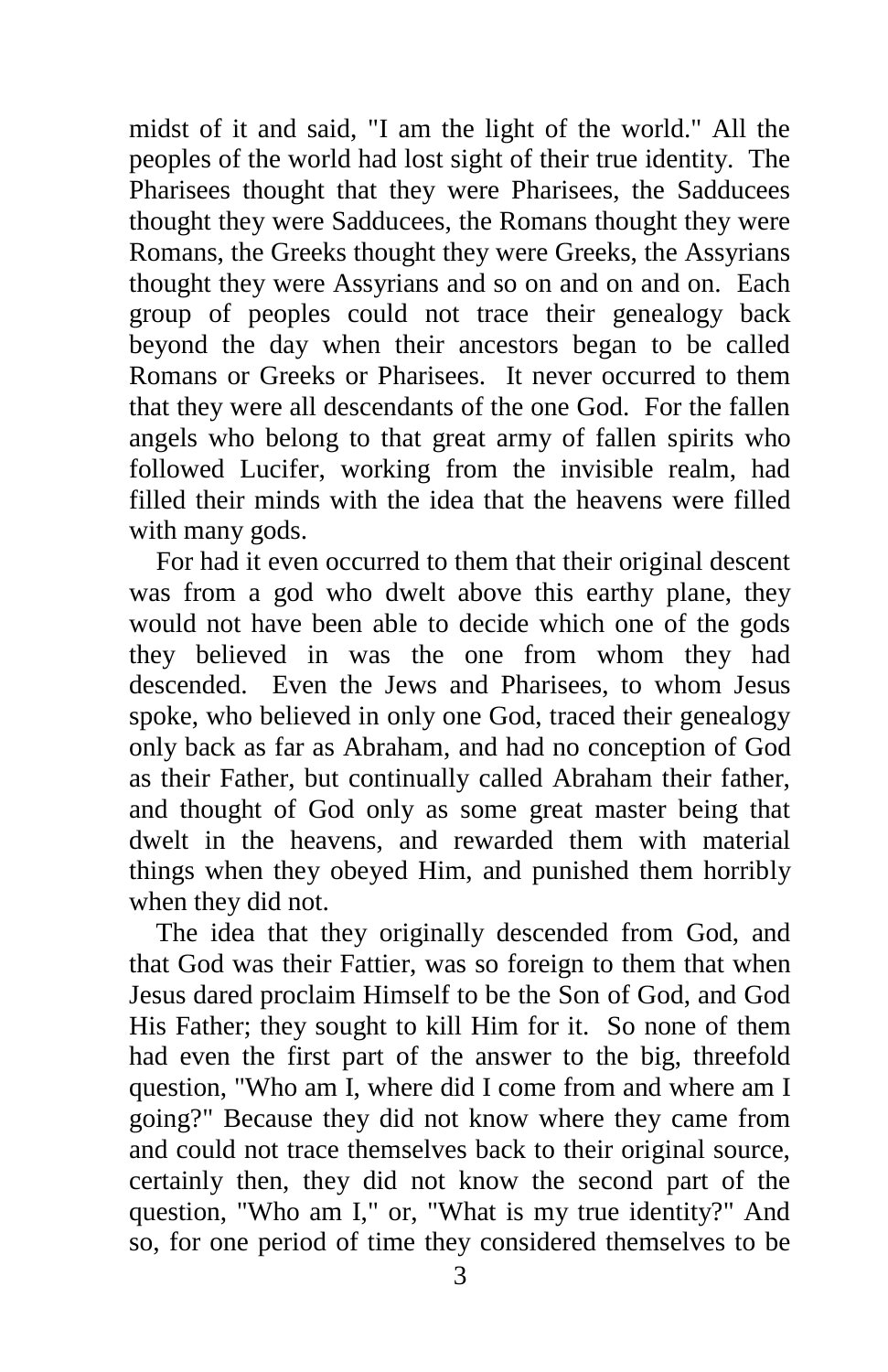Pharisees. Then if the Sadducees happened to convince a Pharisee that there was no resurrection from the dead, and they were turned to the Sadducees way of thinking, they would call themselves Sadducees. Some of the Greeks who became proselytes to the Jewish faith would cease to call themselves Greeks and call themselves Jews. A Jew who happened to be born in Rome was considered a Roman citizen and was torn between whether he wanted to be fully Jew or fully Roman.

 So every individual in the world, except Jesus, was in confusion about what his true identity was, and therefore they were not able to truthfully answer for themselves the second part of the big, threefold question, "Who am I?" Certainly, because they could not know for sure where they came from and who they were, it was impossible for them to know the answer to the third part of the big, three-fold question, "Where am I going, and what is my ultimate destiny?"

 In the midst of this confusion, Jesus stepped out into the world and proclaimed to all men that He was the light by which they all could see the route to the place that they all longed to go, which is most certainly eternal life, eternal peace and eternal happiness. The Pharisees, who were the church members of Jesus' day, wanted to present to them the idea that they and their church system had the answers, but did not actually have the courage to come right out and say so, challenged Jesus. The challenge was on the basis that Jesus bore testimony of Himself. Therefore they said, "Thy record is not true, Thou bearest testimony of Thyself." Because in times past God had borne witness to the testimony of Moses and the prophets through outward signs and miracles from outside themselves, the Pharisees had fallen into the line of thinking that this was the only sure sign that one's testimony to the way of life was true. They did not understand that in the timetable of God's divine plan, the hour of Sonship had arrived, and that God's purpose for the Son of God was that the confirmation of His testimony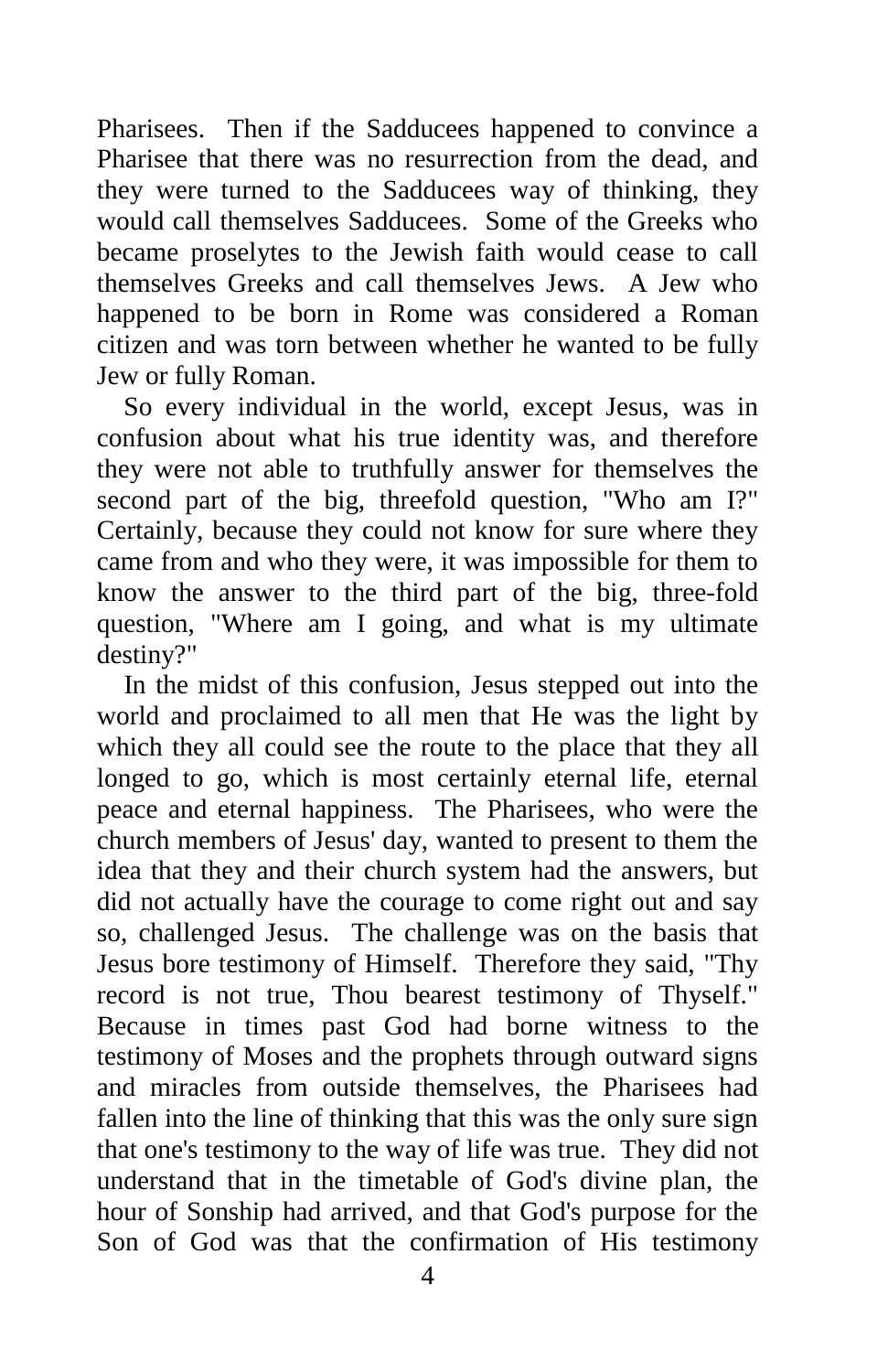would come from within His own being, not from signs and miracles outside Himself, and that the highest confirmation that His testimony was true, would be the life that He lived. Thus Jesus, speaking of Sons of God in this New Testament age said, "By their fruits ye shall know them," not "by

their signs ye shall know them," but, "by their fruits ye shall know them."

 We have the same sad situation in the world today. Thousands and thousands of Christians walking in the Pentecostal realm, who will drive a thousand miles to see a sign or wonder or a miracle, and who will not drive around the comer to hear the testimony of those who are moving in the true Sonship move of God, because they are not majoring on signs, wonders and miracles, but are seeking to come to such a pure walk in the Spirit of God, that the confirmation of their testimony is the life that they live.

 Therefore, the Pharisees said to Jesus, "thy record is not true, because thou bearest witness of thyself." Jesus calmly answered them, "I know my record is true, even though I bear witness of myself." Then He explained to them why He knew that He was the Light of the world. It was because He had the answer to the big, three-fold question, that all men are seeking the answer to, He said, "I know from whence I come, and whither I am going and therefore I know who I am*,* I know my true identity." You see, because when Jesus was born, the seed by which He was birthed did not come from a natural man's loins but from the Spirit of God; therefore, He was not born with a fallen nature that was so spiritually dead in trespasses and sins that it could not contact God through the Spirit, and bypass all the confusion that was in the world and receive from the Spirit of revelation, the revelation of the true source from which mankind had come. But because He was born of the Spirit of God, from the time of His birth He was in contact with the Spirit of revelation, that from

the time He was born, progressively began revealing to Him that He was not descended from the first Adam, that He was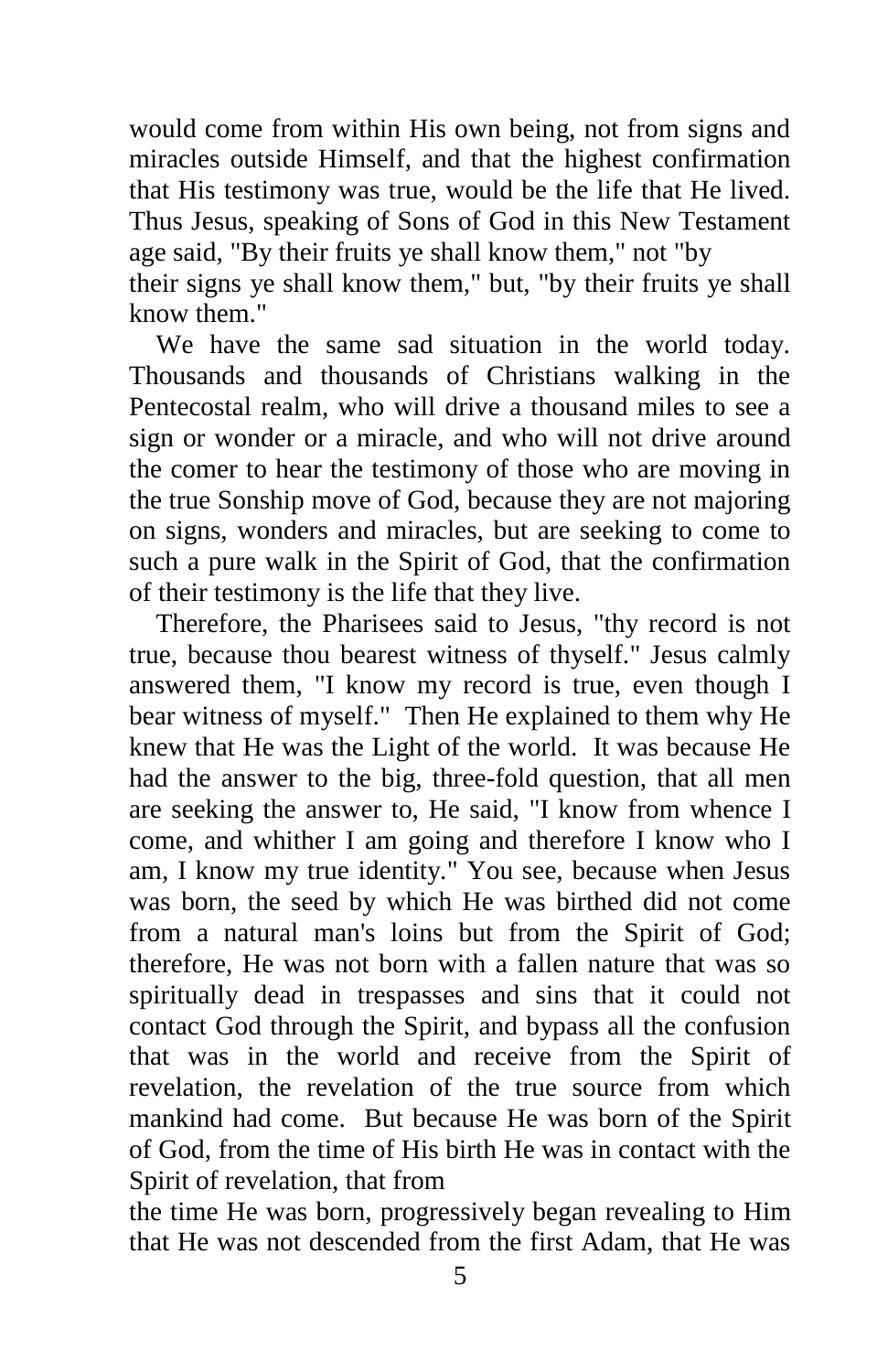not born of a natural man, with a fallen, natural, dead nature: but that He had been born of the Spirit of God, and that therefore God was His Father, not Joseph, not Abraham, and not anyone on this earth. Since this was true, He knew that He came out from God. He knew from whence He came, and that God was His Father. Therefore, He knew who He was, that He was the Son of God, that He was not a Jew, or a Roman, or a Pharisee or a Sadducees.

 The Spirit of revelation had lifted Him up above all the illusion and confusion and false names that the spirit of Babylon had concocted in the world, to confuse men as to their true identity, and He knew by the Spirit of revelation that He came out from God, therefore God was His Father, that He was His Son. He also knew by the Spirit of revelation that He was sent into the world to walk out a pattern of seven steps of overcoming, by which He and all that followed after Him could get back into that perfect union with God that He had before He came down into this world, and that men had before the fall. Therefore, He knew from whence He came, who He was and where He was going, and therefore He could calmly proclaim, without fear of contradiction, "I am the light of the world. He that followeth me shall not walk in darkness, but shall have the light of life."

 Today, the people of this world are walking around in the same darkness that they did in Jesus' day, and even more so. Today we no longer have Pharisees and Sadducees. The spirit of Babylon, the master-spirit of confusion, has concocted new names with which to divide up and cut up humanity, and even God's people, and therefore fill them with confusion as to their true identity. So, today, instead of Pharisees and Sadducees we have Baptists and Methodists and Episcopalians, Presbyterians, Assemblies of God, and more than a hundred other Babylonish names with which the spirit of Babylon, the master-spirit of confusion, has divided up even the Body of Christ into a hodgepodge of sects and schisms, so that none of the members of the various sects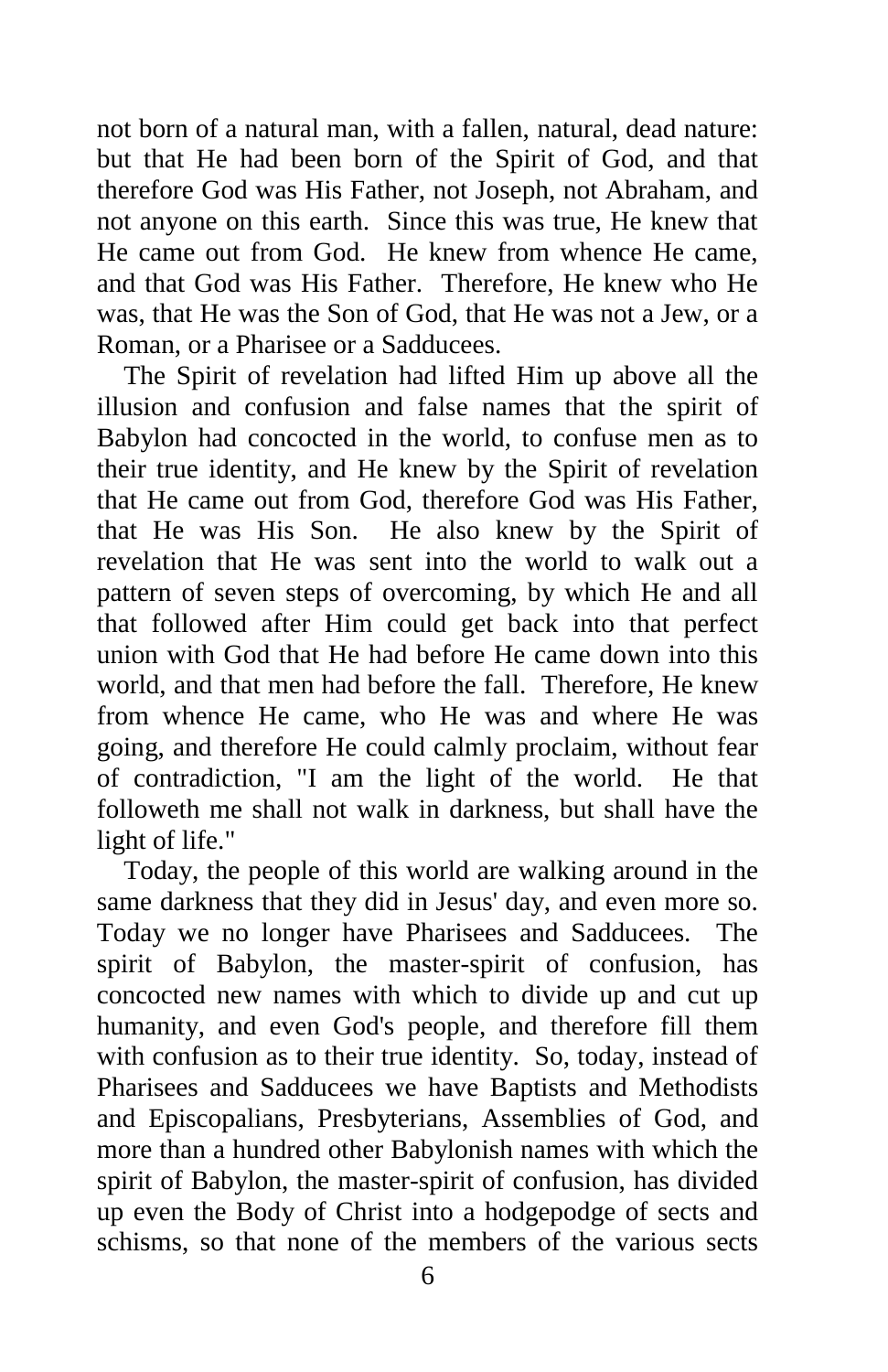know their true identity. So that if any true Spirit ministry preaches to them that Christ is not a bunch of individual Christians, each with a little individual Spirit of Christ in him, but He is one many-membered Body, with one Spirit permeating and threading through every member of that Body; the whole idea is foreign to them and they think they are listening to a false prophet. Today, we no longer have Philistines and Amorites and Jebusites and Hittites, but the master-spirit of confusion, that has divided up the nations and pigeon-holed them into their various slots with the Babylonish names that he has concocted, has exchanged the names he used in old times, and now they are called Frenchmen and Americans and Africans and Mexicans; and even in the Body of Christ, we have French Christians and African Christians and American Christians, and British Christians, and Hebrew Christians. The biggest joke of the universe is that, when a Jew gets converted to Christ today, like Peter of old, he is yet so bound to his Judaistic ancestry that he is not aware that he has had a new birth, and become a completely new creature, old things have passed away and all things have become new. He is no longer a Jew, in any sense of the term, but he is a blood bought, born-again Son of God; a new creature in Christ Jesus. But because he does not know his true identity, he no longer is a Jew, but he becomes a "Hebrew Christian" if you please. He is so bound by the master-spirit of confusion that he is not aware that there is no such thing as a "Hebrew Christian." Either you are a Hebrew, or you are a born-again Son of God, but it is impossible to be both.

 In the midst of all this confusion, the peoples of the world today are still running about, seeking the answer to the big, three-fold question, "Who am I, where did I come from and where am I going?" Everyone is seeking their true identity. Everyone is seeking an anchor that they can tie to and just about the time they think they have found one, someone comes along with a new idea; and they discover that they have tied up to a piece of driftwood which is not connected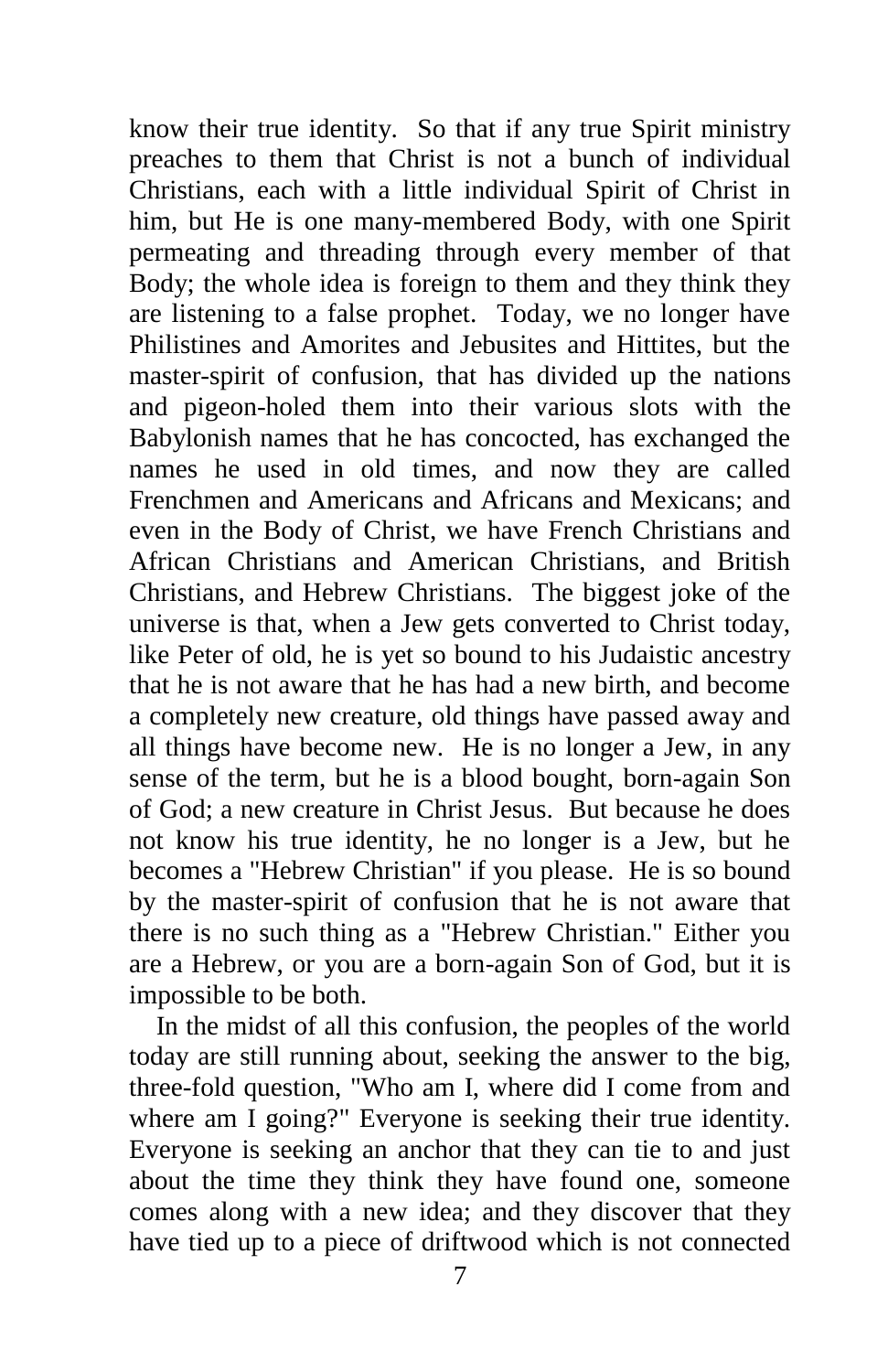to an original source, but itself is only drifting about in a sea of confusion.

Thousands and thousands of young people, from the high school level on up, have suddenly become conscious that they did not have the answer to the big, three-fold question, "Who am I, where did I come from, where am I going, or, what am I here for?" They have left their homes and wandered about aimlessly; seeking, searching for their true identity. They have gone down deadly paths searching for it, trying to find it through the use of drugs; yielding themselves up to deceiving spirits. Appealing to the lusts that were already in their flesh, have led them down false trails that led to sex orgies, drug addiction and Eastern Oriental religious philosophies, that if they have not destroyed their young lives, have left scars upon them that will take many, many years to heal.

 I read in the paper that the Indians in our country are being torn between whether they want to be an Indian or an American. The government has instituted a program to seek to Americanize them. The Indians want to cling to their Indian culture. Both the government and the Indians are in such darkness that God cannot reveal to them the great truth that they are neither Indians or Americans, but fallen descendants of the first Adam, in bondage to the masterspirit of confusion, and their only hope is to look to Jesus; whereby they might be born again, and cease to be Indians or Americans, and become Sons of God.

 Homosexuals do not know their true identity. They cannot decide whether they want to be men or women. Men born with the body of a man have the urges and the inclinations of a woman, and women vice versa. Both have no idea where their inclinations and urges come from, and are unaware that they are instilled into them by spirits of lust, that began working in them when they were children. Therefore, they are being torn apart, trying to discover their true identity; whether they are a woman or a man.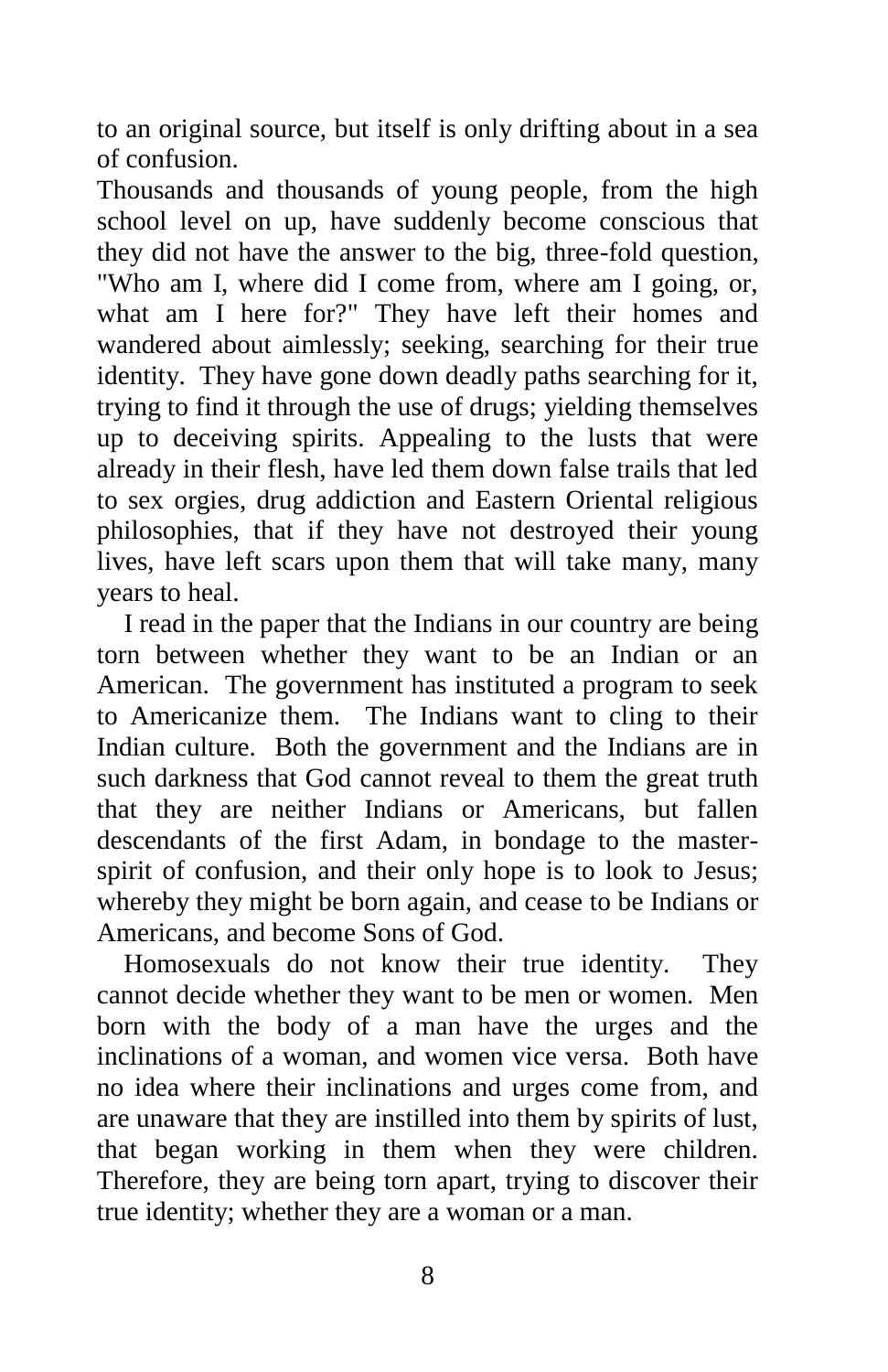Negroes can not decide whether they want to be Negroes, or Africans, or Americans. They are not aware that they are neither, but only fallen descendants of the first Adam in a world of Babylonish confusion, and their only hope is to turn to Jesus and get born-again, and become what man was created to be, Sons of God. So the Jews think they are Jews, the Negroes think they are Negroes, the Baptist think they are Baptists, the Methodists think they are Methodists, the Presbyterians and Episcopalians think they are Presbyterians, Episcopalians, the homosexual women think they are men, and the homosexual men think they are women, the French think they are Frenchmen, the British think they are Englishmen, and the Americans think they are Americans, and the Mexicans think they are Mexicans. So the scope and range of the confusion that the spirit of Babylon has brought into the world cannot possibly be fully unveiled in this article, but it is sufficient to say that all are stumbling around in darkness; seeking the answer to the big, three fold question, "Who am I, where did I come from, and where am I going?"

 In the midst of all this confusion, in the end-time move of God there are some Sons of God, and the author of this article is one of them, who are being prepared to step out into the world and proclaim, "I am the Light of the world."

 Pharisaical Church members of the sects and schisms today and their ministers, who desire to present to the world the idea that they have the answers, but do not have the Spiritual courage to just plainly proclaim it, will challenge them as they challenged Jesus, and they will say, "Your witness is not true, because you bear record of yourself." They will accuse us of boasting, of pride, or exaltation. They will say, "Who do you think you are, to proclaim that you have the answers?" For we live in a day when the socalled wise ones of the world are proclaiming that everything is relative, and there are no absolutes, there are no certain answers; because they are led by the master-spirit of confusion, who is determined to keep the world moving in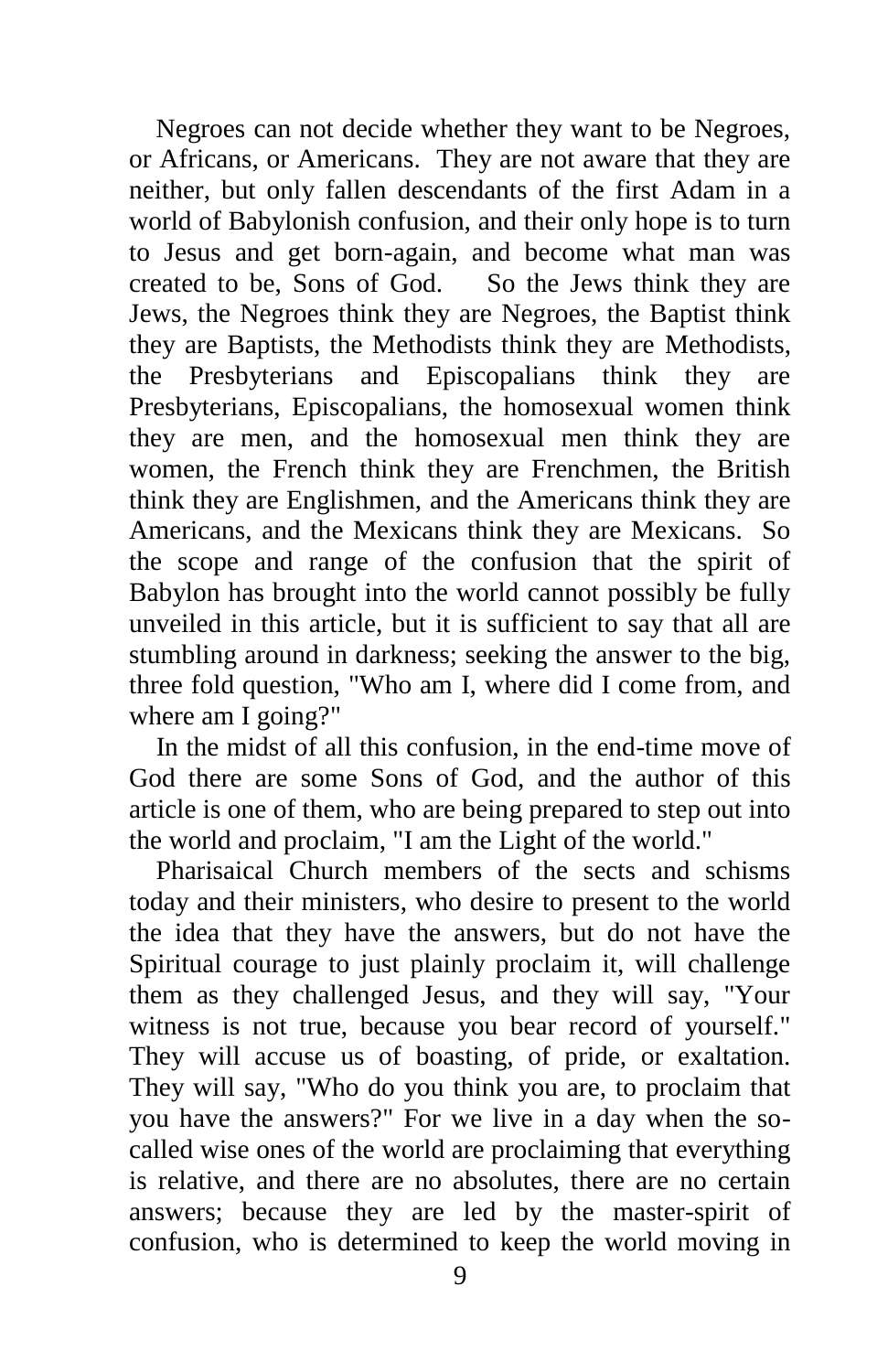circles so that they never find the road to Life. Therefore, anyone who dares to rise up in the anointing of God, and speaking by the Spirit of God proclaim that there are answers and the Spirit of revelation has revealed them to them, will be accused of pride, boasting, exaltation, etc.

 In the face of all this, the author of this article is one of those who is not afraid to step into the world and proclaim, "I am the Light of the world, and he that followeth me shall not walk in darkness, but shall have the Light of Life." I do not by any means mean that as an individual I am the only light of the world, but as a part of the restored, five-fold, plural, Spirit-ministry, through whom the Spirit of Christ is speaking today, just as He spoke to the Pharisees long ago; I am neither afraid nor ashamed to simply state, "I am the Light of the world." And like Jesus long ago, the reason I can say it without fear of contradiction, or of being wrong, is because I, too, have the answer to the three-fold question, "Who am I, where did I come from and where am I going?"

 Like Jesus, as He spoke to the Pharisees long ago, the reason I am the Light of the world and the reason my record is true is because I know from whence I come and whither I go, therefore I know who I am. For I have had a new birth and in that new birth, like Jesus, I was not born of a natural seed that came from a natural man's loins, but I was born of the Spirit of the Living God, and the seed came from Father-God Himself, His Word. Therefore, I was not born with a dead, fallen nature that could not contact the Spirit of revelation from God, but from the day of my birth in the Spirit, I have had the Spirit of revelation by which God could communicate to me, and reveal to me from whence I come; that I was born of His Spirit and came out of Him, therefore God is my Father and I am His Son.

 I am not a Baptist or a Methodist or a Presbyterian or Episcopalian or a Frenchman or an American, or a Pentecostal or a Catholic or a Jew. I am a Son of God. The same Spirit of revelation that showed me through my new birth that I have descended from God and that I am a Son of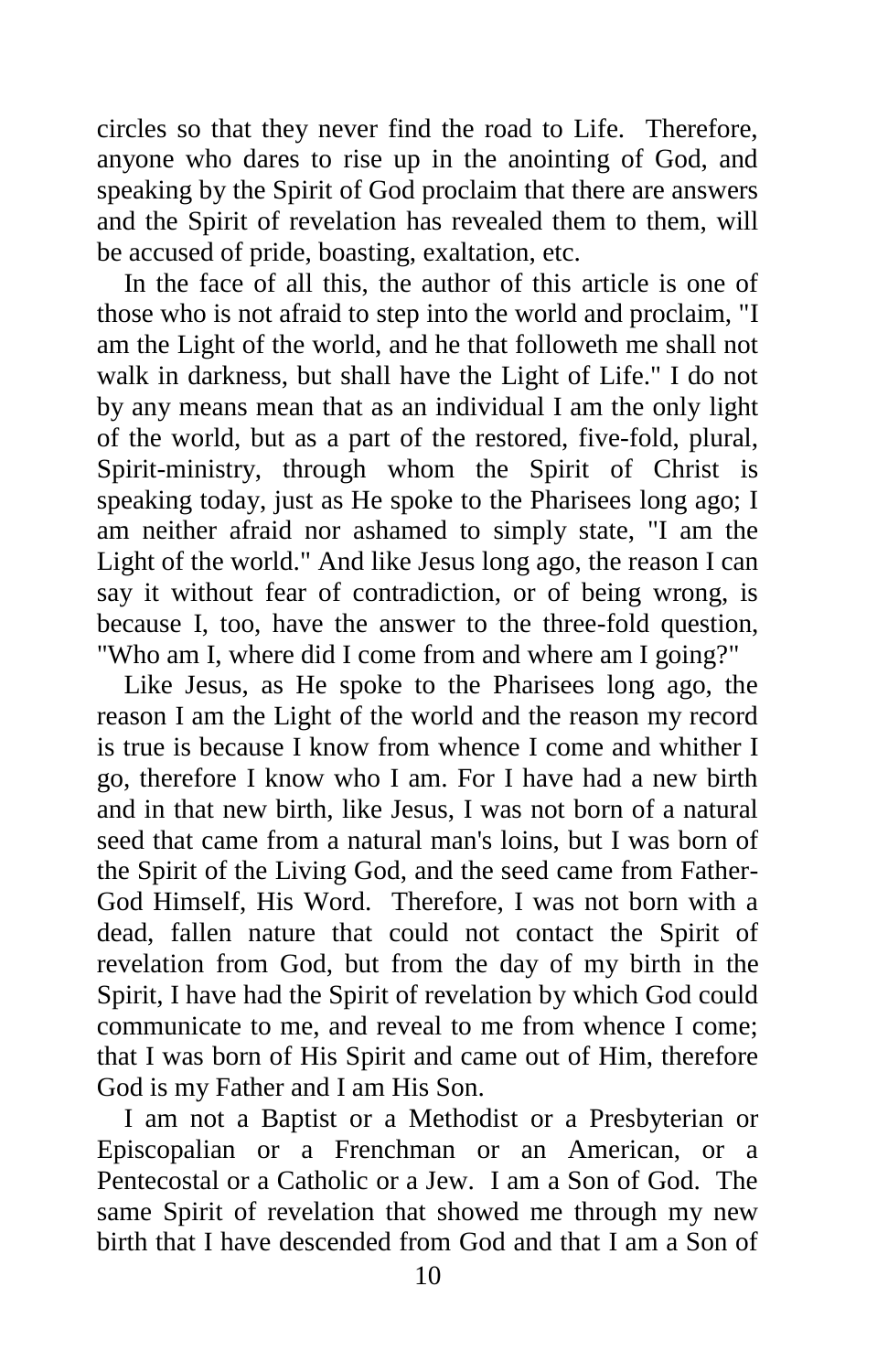God, has also shown me that God's plan for me is to walk out seven steps of overcoming, following Jesus Christ, the pattern Son; by which I shall not only be restored back to that union with God that Adam had before the fall, but go on to that higher union with the Father that Jesus has now, since His resurrection; into the incorruptible life that God put man here on the earth to go into in the first place, enunciated by Jesus, when He says in Revelation 3: "To him that overcometh will I grant to sit with me in my throne; even as I have overcome and am set down with my Father in his throne." And so, I know from whence I came, who I am, and where I am going, the answer to the big, three-fold question.

 I am not a member of the Jones family, of the Fife family, or of the Brown family, or of the Smith family, or the French family or the British family, or of the American family; I am a member of the family of God. God is my Father, the Body of Christ is my mother and all of its members are my brothers and sisters. So I know my true identity. I have found by the Spirit of revelation, the answer which is the road to Life, and therefore I have the perfect right to proclaim to all who are in darkness, "I am the Light, follow me, and you shall no longer have to walk in darkness, but you shall have the light of Life." And if the Spirit of God has not revealed to you, by the Spirit of revelation, who you are, where you have come from and where you are going, then follow me until through following me the Spirit of revelation can reveal it to you. Then you will no longer need to follow me, but we will walk together into that glorious Life that God has ordained for us.

 I have a full and certain answer as to the route man took by which he wound up in such confusion. Long ago, after Adam and Eve, our first ancestors, turned away from the leadership of God's Spirit and submitted themselves to Lucifer, the prince of devils, they degenerated from the nature of the Spiritual being that God had created them, into the fallen beast nature that man now has. In doing so, they lost the revelation of their true source and their minds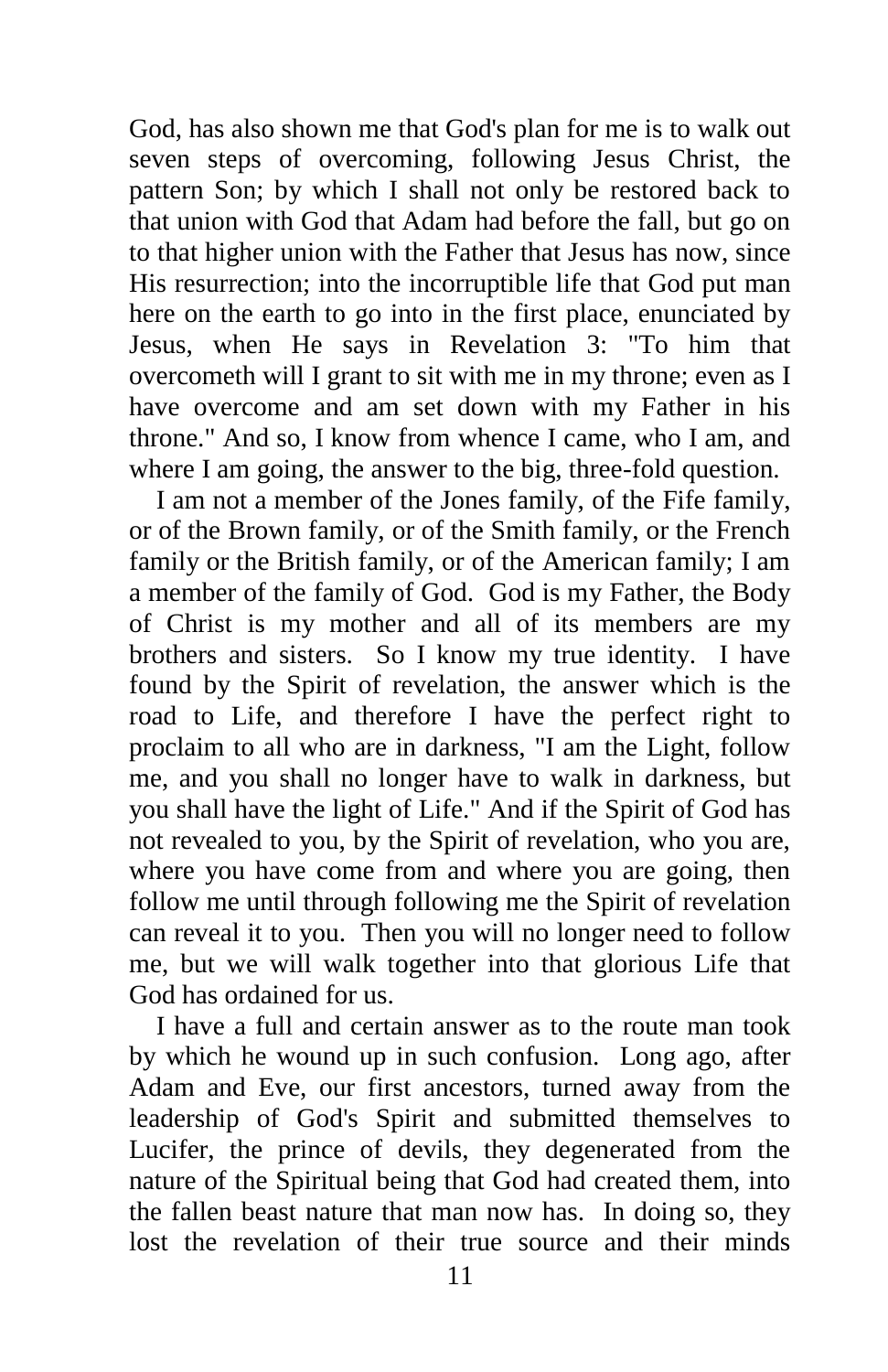became darkened, so that those who were born from them were born with darkened minds, minds that could be deceived into thinking that they were Baptists, Methodists, Presbyterians, homosexuals, Frenchmen, Americans, Englishmen, and all the other thousands of Babylonish names that the spirit of Babylon and confusion have concocted. They were born with darkened minds that could be convinced that the natural father and mother that they were born from in their first physical birth were their true and only father and mother, instead of just the type, the natural type of the true. So Satan had broken man's connection with the only true source from which he could receive revelation as to where he had come from, who he was and where he was going; the Spirit of revelation which is the Spirit of God.

 Therefore Father God sent Jesus His Son into this world, born of the Spirit of God and therefore by passing the fallen nature, and therefore in a position to receive from the Spirit of revelation a real revelation of where He came from and how to get back there, and be the pattern to lead all men back into their true family, to their true Father and their true destiny. Adam was the link by which all men were separated from their true Father God, and their true family. Jesus is the link through and in which all who accept Him and are born again of His Spirit, are brought back to their true Father and into their true family.

 Thousands and thousands of young people today, realizing that their natural father and mother, who are so busy striving to attain a position in this world system to satisfy the lusts of their flesh for its pleasures, never fulfill the function of a true father and mother to them, have left their homes and gone out into the world as wandering young spirits seeking their true identity, their true family and their true Father. It is these whose hearts are crying out for the certain sound of a certain trumpet. The Bible says, if the trumpet sounds an uncertain sound, who shall prepare himself for battle. It is they who are waiting for the Sons of God to step out into the